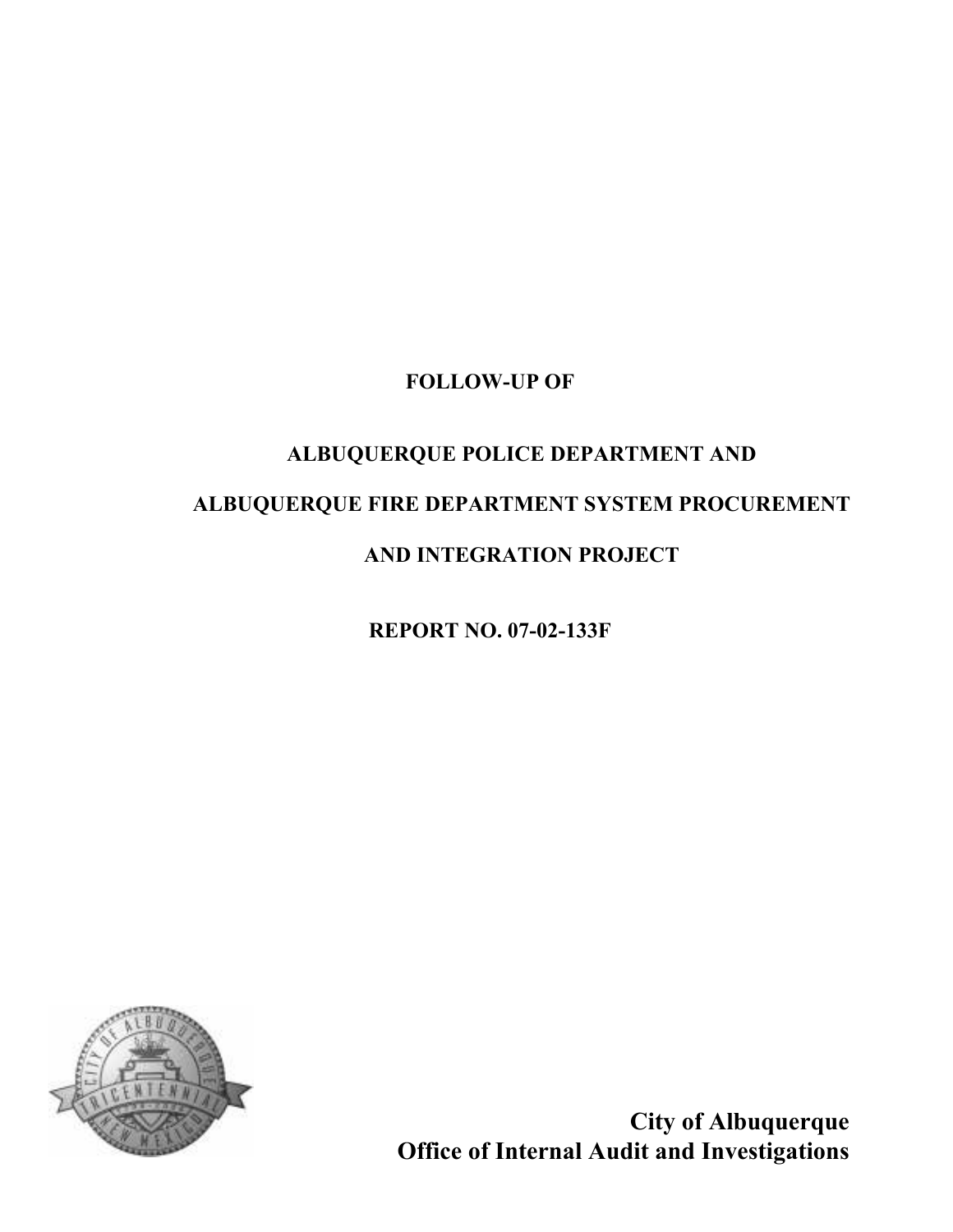

# City of Albuquerque

 Office of Internal Audit and Investigations P.O. BOX 1293 ALBUQUERQUE, NEW MEXICO 87103

October 25, 2006

Accountability in Government Oversight Committee City of Albuquerque Albuquerque, New Mexico

#### Follow-Up: ALBUQUERQUE POLICE DEPARTMENT AND ALBUQUERQUE FIRE DEPARTMENT SYSTEM PROCUREMENT AND INTEGRATION PROJECT 07-02-133F

#### FINAL

#### **INTRODUCTION**

The Office of Internal Audit and Investigations (OIAI) performed a Follow-up of Audit No. 02-133, Albuquerque Police Department (APD) and Albuquerque Fire Department (AFD) System Procurement and Integration Project issued on September 28, 2005. The purpose of our Follow-up is to report on the progress made by APD management in addressing our findings and recommendations.

#### Background Information Relating to Audit No. 02-133

#### Albuquerque Police Department

In September 1988 APD purchased a records management system (RMS). In 1997 APD purchased a computer aided dispatch (CAD) system. The CAD system was used by both APD and AFD. No records management or reporting tools were included with the initial purchase. During the late 1990s the APD chief was concerned that the RMS and CAD systems were not integrated and did not interface with each other.

#### Albuquerque Fire Department

The State of New Mexico required AFD to report data compliant with the National Fire Incident Reporting System (NFIRS). AFD purchased a RMS in early Fiscal Year (FY) 2003, which was successfully implemented in June 2003 at an overall cost of approximately \$400,000. AFD was then able to meet NFIRS requirements. The audit determined that the RMS implemented by AFD successfully met the Department's needs. Therefore, there were no findings in the report related to AFD.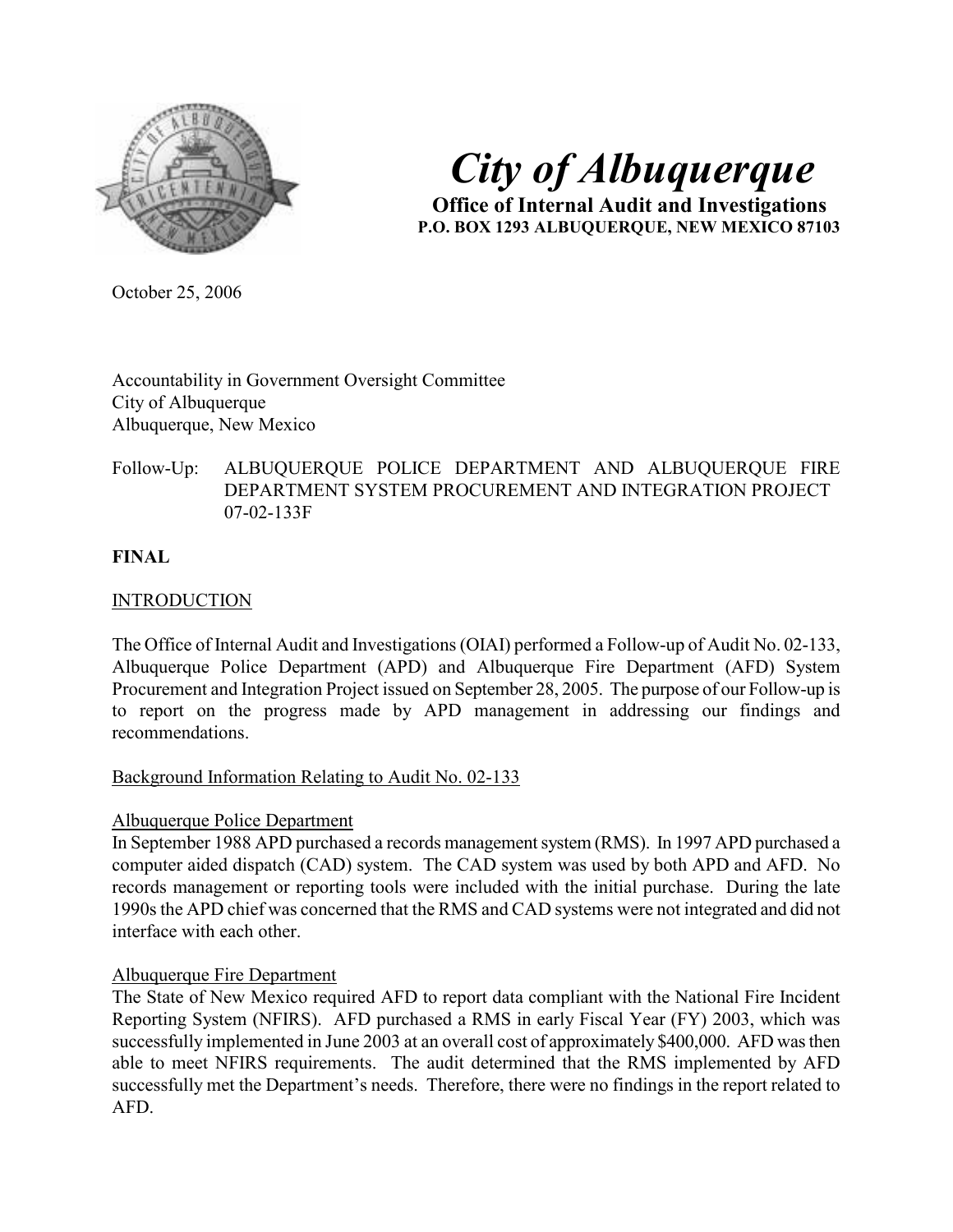#### SCOPE, OBJECTIVES, AND METHODOLOGY

Our Follow-up procedures consist of inquires of City Personnel, and review and verification of applicable documentation to assess the status of our audit recommendations. Our Follow-up is substantially less in scope than an audit. Our objective is to ensure management has taken meaningful and effective corrective action in regards to our findings and recommendations. The audit was conducted in accordance with Government Auditing Standards, except Standard 3.49, requiring an external quality review.

The scope of the Follow-up did not include an examination of all the functions, system procurement and integration activities of APD. We limited our scope to actions taken to address our audit recommendations from September 2005 through September 2006.

We determined the following:

#### RECOMMENDATION NO. 1:

The RMS alarm module stopped working in 1998. APD was not able to bill false alarm violators until the end of FY03 when APD implemented the CryWolf alarm billing and tracking system. The loss of this revenue to the city was a result of turnover of system administrators and personnel within the APD Records Division during this period.

The audit recommended that APD management have controls in place to ensure that all revenue billing for which it is responsible is processed on a timely basis. The audit also recommended that APD have the management controls in place to ensure that if a software system crashes or fails, proper support is obtained through either outside contractual support services or internal support services.

APD management responded to the audit as follows: "When the RMS alarm module stopped working in 1998, APD was left with no choice but to replace the antiquated and unsupported system. As a result, the Cry Wolf billing and tracking software system was ultimately implemented in late FY/03. APD agrees that proper support should be in place for all software systems. Contractual support services have been obtained and have been in place since the implementation of the Cry Wolf system."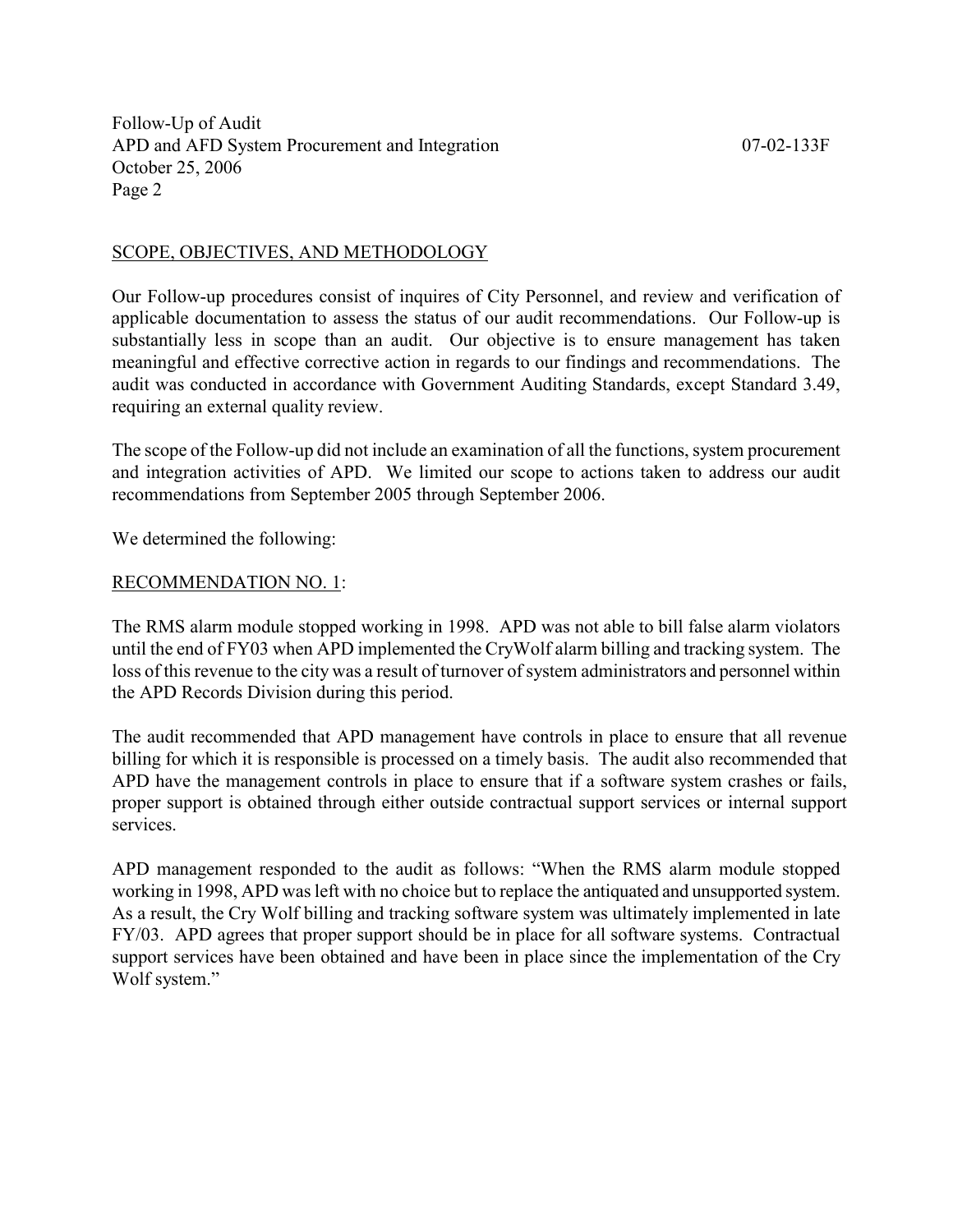#### ACTION TAKEN

The audit recommendation has been fully implemented. APD has implemented the CryWolf alarm billing and tracking software. APD provided CryWolf subsidiary and City general ledger information for OIAI to review. Our review of this information indicated that APD is processing alarm permit and fine revenue timely. APD has an on-going annual maintenance contract with CryWolf. APD also has a contract with a consultant trained on the CryWolf system.

While conducting the Follow-up, we noted variances between the CryWolf subsidiary and City general ledger financial information for FY03 through FY06. Administrative Instruction 2-2 requires departments to reconcile their accounts receivable to the centralized general ledger system on a monthly basis. APD management explained that all alarm fee and permit payments are sent to a lock box serviced by a local financial institution (institution). APD management told OIAI that the variances are due to unreadable report information provided by the institution. OIAI asked APD management if anyone reconciles the differences between the ledgers. APD management said that the variances are not reconciled. If variances are not reconciled, Citizens' payments for alarm permits and fees might not get applied to the proper customer account.

This is a repeat finding. A previous audit of the Citywide Fiscal Year 2004 Year-End Close, Audit No. 05-101B dated August 31, 2005, revealed that the APD Alarm Unit was not reconciling the false alarm accounts receivable balance in Fund 287 – False Alarm Education and Enforcement Fund to the general ledger. The previous audit recommended that APD adhere to Administrative Instruction 2-2. APD responded that it concurred that it should adhere to Administrative Instruction 2-2.

#### RECOMMENDATION

APD should reconcile variances between the CryWolf subsidiary and the City's general ledger.

#### RESPONSE FROM APD

"All legible cash receipt documents received from the processing bank (institution) by the APD false alarm unit are posted. Occasionally, the information from the bank is not sufficient to allow the receipt to be posted to a CryWolf account, resulting in a discrepancy between the general ledger and the CryWolf subsidiary ledger. APD believes the total net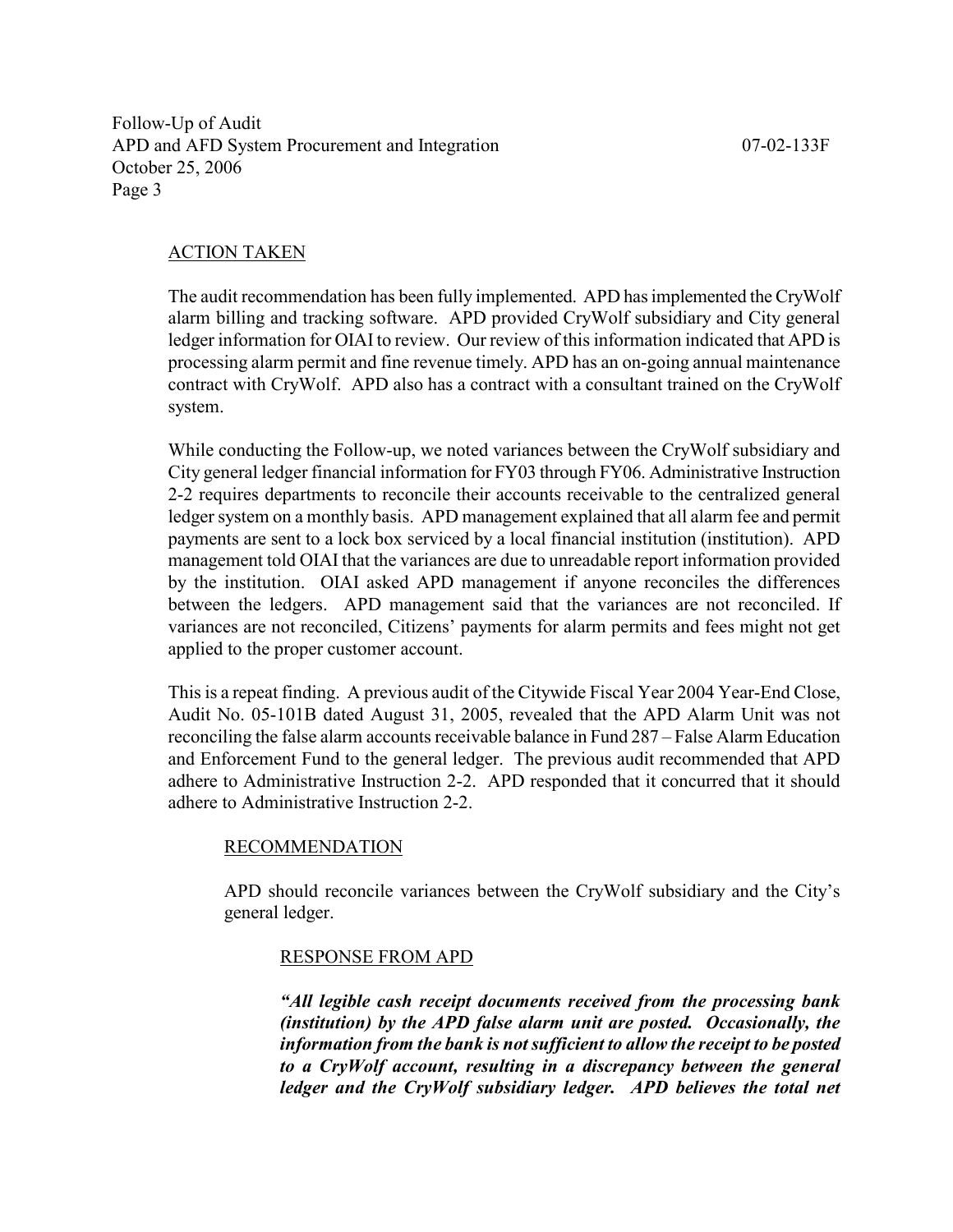discrepancies over the four fiscal years to be \$9,460.41, while total collections during that same period were \$3,020,572.41.

| " $FY/03$            | \$215.00          |
|----------------------|-------------------|
| " $FY/04$            | \$3,786.17        |
| "FY/05               | $\frac{14.50}{ }$ |
| <i><b>"FY/06</b></i> | \$5,444.74        |

"The APD Alarm Unit will continue to work with the processing bank in an effort to obtain sufficient data to post all receipts and reconcile all differences on a timely basis."

#### RECOMMENDATION NO. 2A:

Council Bill No. R-01-350 was approved by City Council for APD to purchase a "Message Switch & Mobile Data Computer Application" with \$1.5 million of G. O. bond money. According to APD, the Message Switch & Mobile Data Computer Application would establish the necessary infrastructure to support current and future APD mobile computing needs. In March 2003, APD spent \$705,304 of this G.O. bond money to replace its CAD. This was outside the scope of the project that the City Council approved. On February 7, 2005, City Council approved Council Bill No. R-04-191 which included a request by APD to expand the scope of the Message Switch/Mobile Data project. This was done after the \$705,304 was spent to replace the current CAD system. The request stated, "The scope is hereby expanded to include the purchase of necessary software, hardware and automation equipment to upgrade technological capabilities." APD spent G.O. bond funds prior to obtaining approval to expand the scope of the Message Switch project.

The audit recommended that APD obtain City Council approval prior to spending G.O. bond funds for projects outside of the initial project scope.

APD management responded to the audit as follows: "APD believes that it has complied with all legal requirements for spending G. O. Bond funds. APD did not change the scope of the "Message Switch" bond issue and all programmatic and fiscal activity was done with the advice and consent of the City's Capital Improvement Program Division."

#### ACTION TAKEN

The audit recommendation has been fully implemented. APD management stated that if it is determined that the scope of a CIP project does not meet the identified expenditure needs; a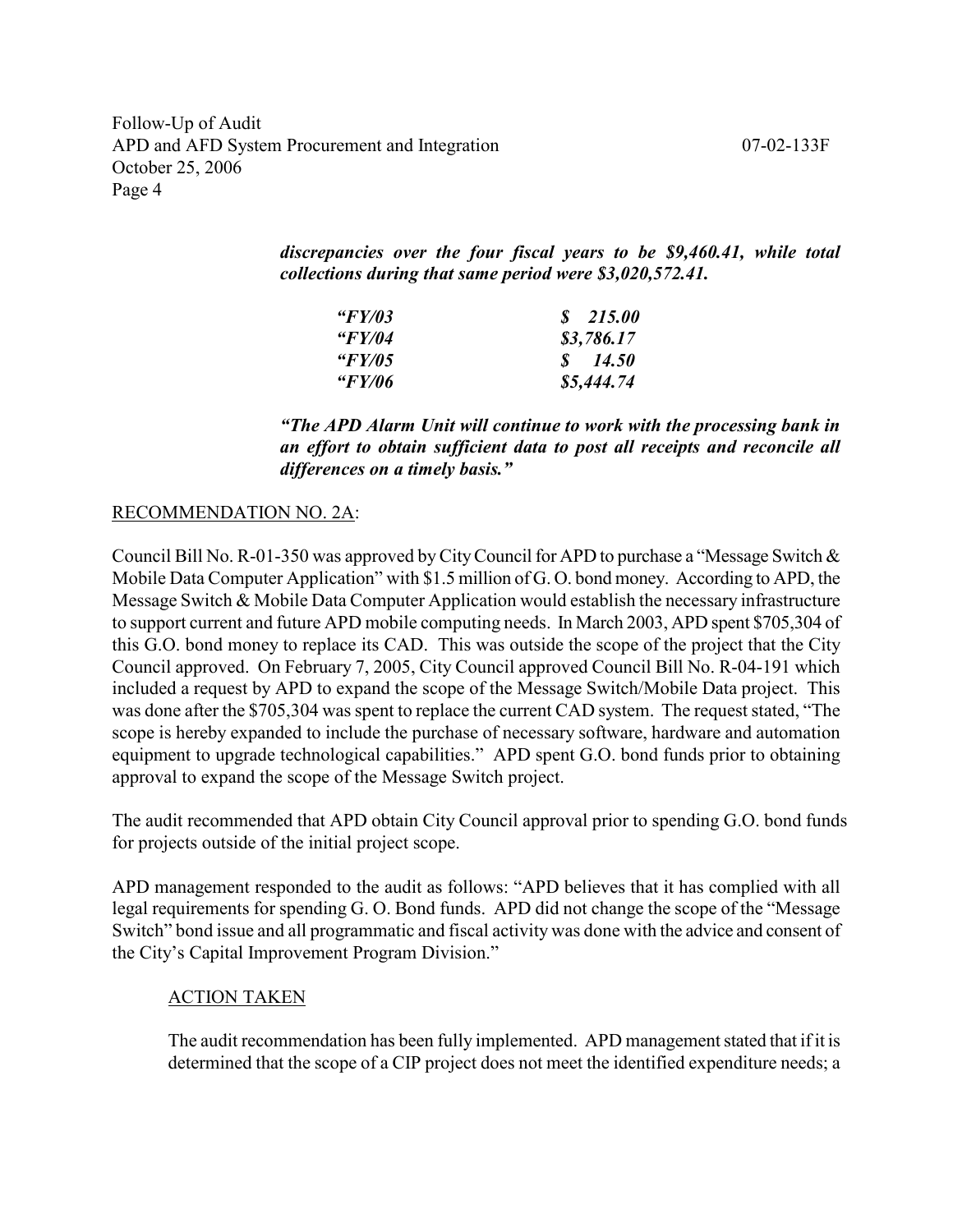request will be made to CIP to modify the project scope through the CIP Cleanup Hearing Process.

#### RECOMMENDATION NO. 2B:

Department of Municipal Development (DMD)/CIP personnel verbally approved APD's requests to use G.O. bond funds for purchases outside the scope of the project. APD wanted to use the funds to upgrade its CAD system. Management felt that, due to computer technology advances, the Message Switch/Mobile Data Computer Application was obsolete. The CAD system did not fall under the scope of the Message Switch project. In February 2003 there was a meeting between DMD/CIP, APD, and Department of Finance and Administrative Service (DFAS)/ISD to review the scope of the Message Switch project. After the scope was reviewed, CIP determined that APD could use the funds to upgrade the current CAD system. In March 2003, APD used a portion of the \$1.5 million G.O. bond money to upgrade the CAD system at a cost of \$705,304. CIP stated that there was no written documentation to support the decision, everything was verbal.

The audit recommended that DMD ensure that CIP personnel document all interpretations when a department questions whether a proposed expenditure falls within the scope of G.O. bond funded projects.

DMD management responded to the audit as follows: "DMD concurs with the recommendation and has taken corrective action. DMD no longer provides verbal authorization for expenditure of capital funds. DMD/Fiscal staff review all requests for purchases that utilize capital funds. As part of their review process, they check for both fund availability and project scope compliance. Written approval is provided on the purchase requisition before it is submitted to the DFAS/Purchasing Division. On February 6, 2004, the DMD and DFAS directors jointly issued an instruction memo to all department directors and fiscal managers which outlined these revised procedures."

#### ACTION TAKEN

The audit recommendation has been fully implemented. DMD provided a copy of the instruction memo jointly issued on February 6, 2004 by DMD and DFAS directors to all City departments. Department directors and fiscal managers are required to obtain approval from DMD/CIP fiscal staff on all requisitions, disbursement requests and purchase order adjustments that site CIP funds as the funding source. DMD/CIP fiscal staff will review and approve the submitted documentation to ensure both project scope compliance and fund availability.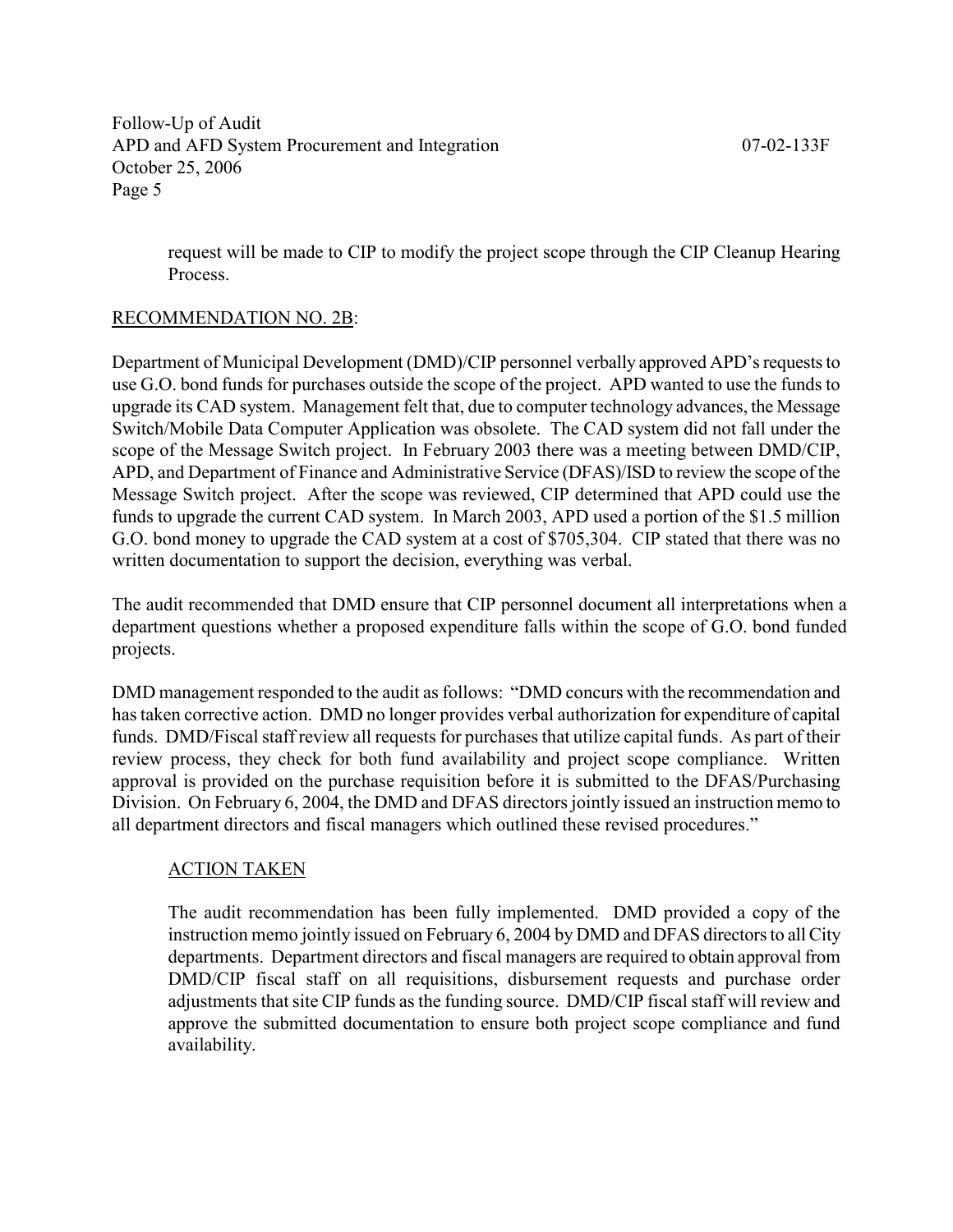#### RECOMMENDATION NO. 3:

A needs assessment is a systematic exploration of the way things are and the way things should be. A needs assessment is a means by which an individual or a group can begin to anticipate and plan for the technical, human, time, and financial resources that are going to be required in the successful implementation of a project. Prior to the CAD/RMS integration project, a decision was made to upgrade the current CAD system at a cost of \$705,304. A review of the purchase documentation by the OIAI indicated that the upgrade was actually a system replacement. A needs assessment was never done for the upgrade. OIAI inquired as to why this amount of money was spent to upgrade a portion prior to replacing the entire system. A member of the Project Management Team stated, "No one on the project team realized that the CAD upgrade would cost so much." APD personnel also stated that they performed an informal needs assessment for the CAD/RMS project, but this process was not documented.

The audit recommended that APD management ensure that APD Support/Technical Services documents the process and results of a needs assessment prior to embarking on a project.

APD management responded to the audit as follows: "APD respectfully disagrees with this finding and believes that they assiduously followed the technical guidance provided by the U.S. Department of Justice (DOJ) for public safety IT projects. While the needs assessment for this project may not have been documented in a manner preferred by Internal Audit, APD did, in fact, conduct a needs assessment that is viewed by other agencies, vendors, and industry consultants as resulting in one of the most comprehensive list of end-user requirements seen among law enforcement agencies…"

OIAI responded with the following comment, "OIAI asked five separate times since August 2002, to see documentation of a needs assessment and none was provided. In May 2005, the APD Project Manager stated that the needs assessment was documented on index cards and notes that were lost. This comprehensive response supported with documentation would have been more useful to OIAI during the audit."

#### ACTION TAKEN

The audit recommendation has been fully implemented. OIAI followed-up with APD management regarding the steps that will be taken to ensure that a needs assessment will be completed prior to embarking on future projects. APD management stated that all projects will continue to adhere to the Technical Review Committee and Information Systems Council guidelines, and a needs assessment will be conducted before undergoing any major projects.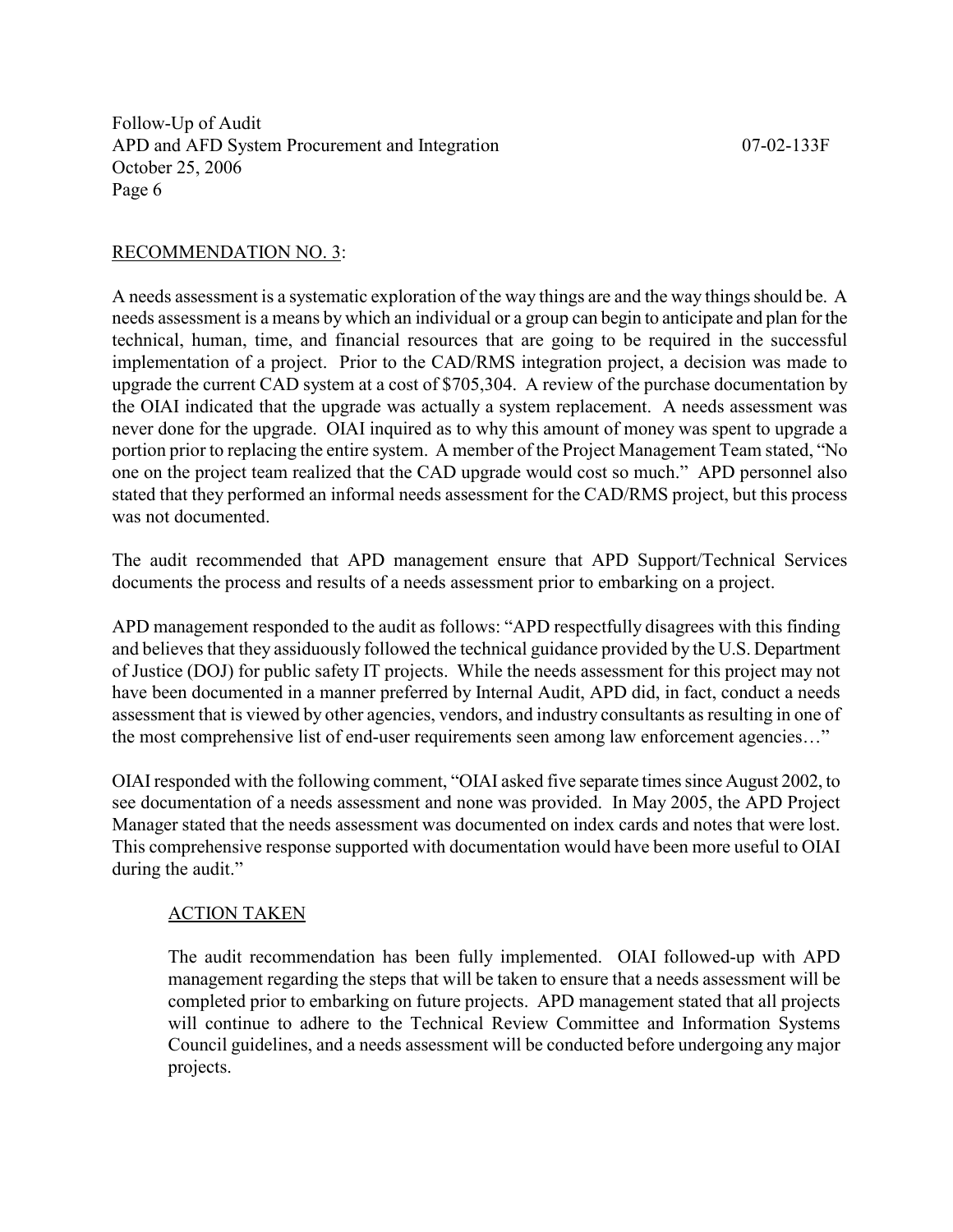OIAI reviewed the Information Technology Project Management (ITPM) policy, and determined that it requires the following projects to follow the ITPM standard:

- Any project with an information technology professional services component that is greater than \$55,000; or
- Any project where application software will or could be shared by multiple Departments; or
- Any implementation of a new version or major revision of application software which is not a "commodity" (as defined by City policies); or
- Any project designated by the Technical Review Committee (e.g., high-risk, emerging technology). "Emerging technology" is defined as technology used by the City government for the first time or for a new purpose. The Project Initiation Plan/Project Chart and Implementation Report requirement may be waived by TRC for projects in this category.

One of the requirements of the ITPM standard is the completion of a Project Concept Report (PCR). The completion of a Needs Analysis is one of the requirements within the PCR.

#### RECOMMENDATION NO. 4:

APD's Support Services Division was responsible for the overall management of the Department's Information Technology (IT) projects and ongoing IT operations. During the period from FY2002 through FY2005, four different APD officers held the position of the Support Services Division Manager. These APD officers were not technically experienced persons or did not have project management backgrounds. There had not been consistent management over the CAD/RMS project due to the frequent rotation of APD officers through the Support Services Division Manager position.

The audit recommended that APD implement an organizational structure that provides consistent management to effectively oversee complex IT projects and ongoing IT operations. It also recommended that APD continue to seek approval to hire an IT manager who can provide qualified technical management over the department's IT projects and ongoing IT operations.

APD management responded to the audit as follows: "The APD recognizes the need for an organizational structure to provide consistent management to oversee IT projects and ongoing operations. The need for this specialized organizational structure was not given sufficient priority in prior budget requests to be recommended for funding. A position paper requesting a Technical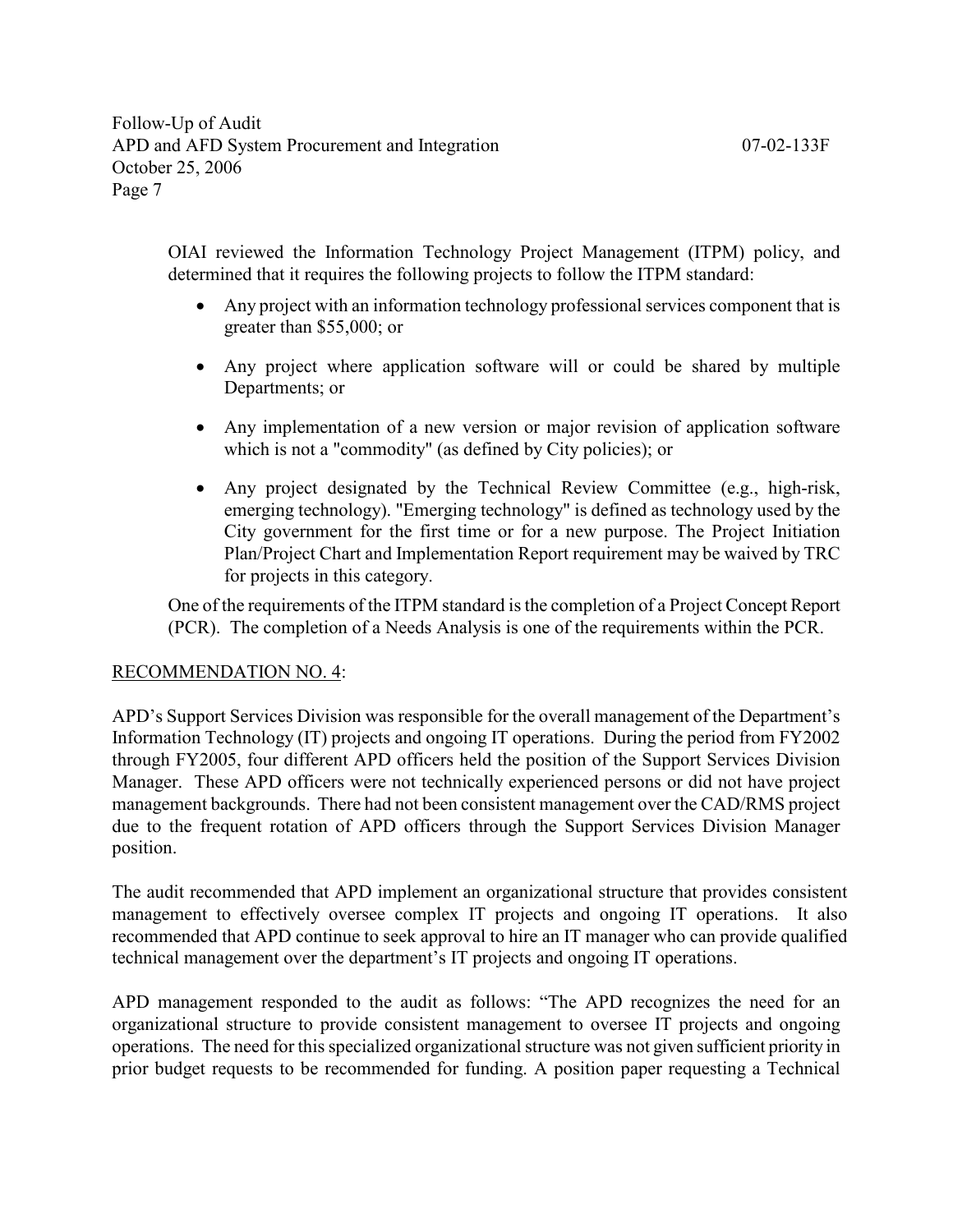Manager and appropriate support staff for this project will be submitted during the FY/07 budget development cycle. In the interim, APD is attempting to determine if funding for at least a Technical Manager can be identified within the FY/06 operating budget.

#### ACTION TAKEN

The audit recommendation has been fully implemented. APD hired two Systems Analysts in November 2004. In July 2006 APD posted the Technical Manager position and three System Administrator positions. In mid July 2006 APD hired a System Administrator. APD is in the process of interviewing applicants for the Technical Manager position and the two remaining System Administrator positions. APD has also reassigned a Sergeant and two Officers to the Technical Services unit. These individuals are being used to help facilitate the implementation of the CAD/RMS project and will act as trainers for APD officers.

#### RECOMMENDATION NO. 5:

APD implemented its IT Strategic Plan (plan) in December 2003. The Executive Endorsement section of this plan required APD to update this document annually. APD stated that the plan had not been reviewed and revised since initial implementation due to limited staffing and turnover in upper management. The Support/Technical Services Section was in charge of implementing technology for the entire APD.

The audit recommended that APD management regularly review and revise the long-range IT Strategic Plan.

APD Management agreed that long-range IT plans should be regularly reviewed and revised. APD Management stated they would try to identify staffing to accomplish this task on a regular and timely basis.

#### ACTION TAKEN

This audit recommendation has not been implemented. APD management informed OIAI that there is no one within APD to perform an update and revision of the long-range IT Strategic plan. APD anticipates this task to be completed by the individual who is eventually hired as the new Technical Manager.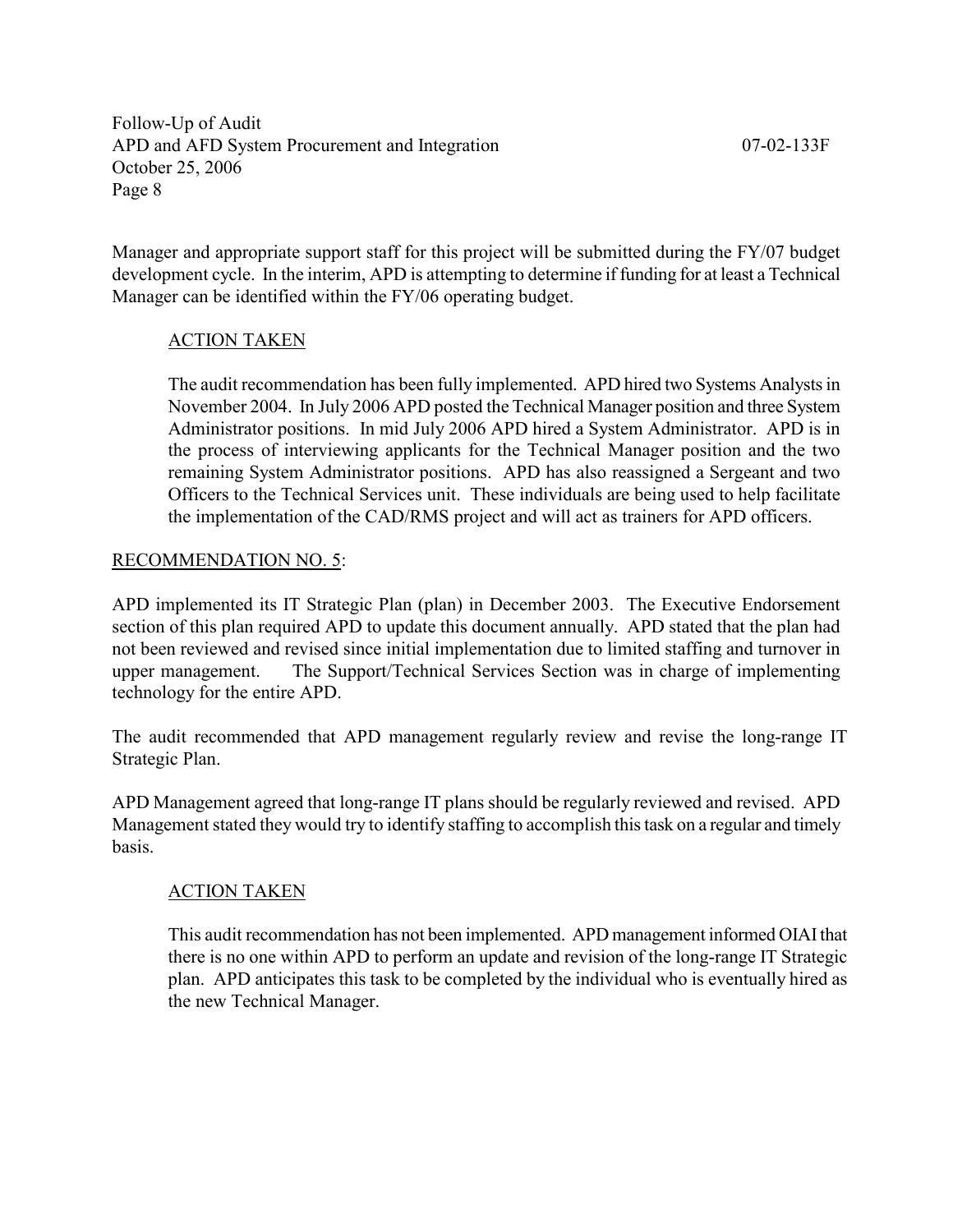#### RECOMMENDATION

The long-range IT Strategic Plan should be reviewed and revised as soon as the APD Technical Manger is hired.

#### RESPONSE FROM APD

"The APD is in the process of hiring a Technical Manager and will assign the update and review of the APD Strategic IT Plan to the manager after the selection and hiring process is completed. This is one of many tasks which the APD will have for this individual. The review and update of the IT plan will be set as a priority for the first months after the position is filled. The expectation at this time is that this task will be completed by the end of March 2007."

#### **CONCLUSION**

APD has fully implemented or resolved four of the five recommendations noted in the initial audit. DMD has fully implemented or resolved the one recommendation noted in the initial audit. APD should ensure that the long-range IT Strategic Plan is reviewed and revised as soon as the APD Technical Manager is hired. Also, APD should reconcile variances between the CryWolf subsidiary and the City's general ledger.

We appreciate the assistance and cooperation of APD and DMD personnel during the Follow-up.